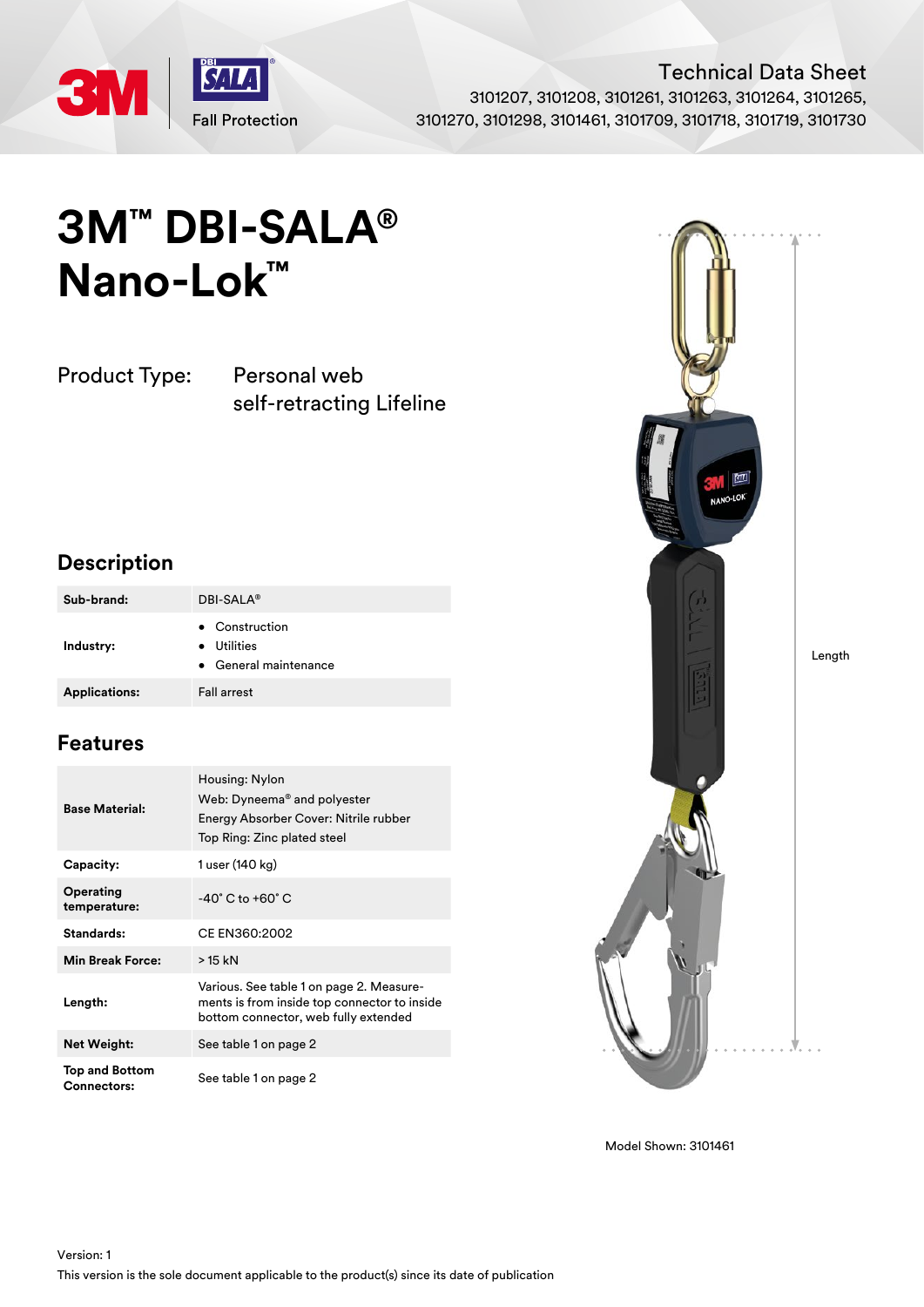| Part number | Top connector*                                                                                         | Bottom connector*                                                         | Single leg<br>or twin leg | Length           | Net weight<br>(including top<br>connector) |
|-------------|--------------------------------------------------------------------------------------------------------|---------------------------------------------------------------------------|---------------------------|------------------|--------------------------------------------|
| 3101208     | Aluminium Carabiner<br>(ref: 200025)<br>19 mm (3/4") opening                                           | Aluminium Hook<br>(ref: 2007153)<br>57 mm (2-1/4") opening                | Single leg                | 2.0 <sub>m</sub> | 1.29 kg                                    |
| 3101264     |                                                                                                        | Aluminium Carabiner<br>(ref: 2000023)<br>$19mm(3/4")$ opening             | Single leg                | 1.9 <sub>m</sub> | 0.97 kg                                    |
| 3101263     |                                                                                                        | Aluminium Hook<br>(ref: 9502058)<br>57 mm (2-1/4") opening                | Single leg                | 2.0 <sub>m</sub> | 1.37 kg                                    |
| 3101709     |                                                                                                        | Aluminium Hook Comfort Grip<br>(ref: 2000214)<br>63.5 mm (2 1/2") opening | Single leg                | 2.1 <sub>m</sub> | $1.59$ kg                                  |
| 3101265     | <b>Triple Action Zinc</b><br><b>Plated Steel Carabiner</b><br>(ref: 2000159)<br>19 mm $(3/4")$ opening | Zinc Plated Steel Snap Hook<br>(ref: 9502116)<br>19 mm (3/4") opening     | Single leg                | 2.0 <sub>m</sub> | 1.28 kg                                    |
| 3101461     |                                                                                                        | Aluminium Hook<br>(ref: 2007153)<br>57 mm (2-1/4") opening                | Single leg                | 2.0 <sub>m</sub> | 1.42 kg                                    |
| 3101207     | Zinc Plated Steel Single-Pin<br><b>Style SRL Connector</b><br>(ref: 3100197)                           | Aluminium Hook<br>(ref: 2007153)<br>57 mm (2-1/4") opening                | Single leg                | 2.0 <sub>m</sub> | 1.31 kg                                    |
| 3101261     |                                                                                                        | Aluminium Hook<br>(ref 9502058)<br>57 mm (2-1/4") opening                 | Single leg                | 2.0 <sub>m</sub> | 1.38 kg                                    |
| 3101730     |                                                                                                        | Aluminium Hook<br>(ref: 2000209)<br>63.5 mm (2-1/2") opening              | Single leg                | 2.0 <sub>m</sub> | $1.10$ kg                                  |
| 3101316     | <b>Triple Action Zinc</b><br><b>Plated Steel Carabiner</b><br>(ref: 2000159)<br>19 mm (3/4") opening   | Aluminium Hook<br>(ref: 2007153)<br>57 mm (2-1/4") opening                | Twin-leg                  | 2.0 <sub>m</sub> | 2.58 kg                                    |
| 3101298     | Zinc Plated Steel Single-Pin<br><b>Style SRL Connector</b><br>(ref: 3100197)                           | Aluminium Hook<br>(ret 2007153)<br>57 mm (2-1/4") opening                 | Twin-leg                  | 2.0 <sub>m</sub> | 2.47 kg                                    |
| 3101270     |                                                                                                        | Aluminium Hook<br>(ref 9502058)<br>57 mm (2-1/4") opening                 | Twin-leg                  | 2.0 <sub>m</sub> | 2.62 kg                                    |
| 3101718     |                                                                                                        | Aluminium Hook Comfort Grip<br>(ref: 2000214)<br>63,5 mm (2 1/2") opening | Twin-leg                  | 2.0 <sub>m</sub> | 3.06 kg                                    |
| 3101719     |                                                                                                        | Aluminium Hook<br>(ref: 2000209)<br>63,5 mm (2-1/2") opening              | Twin-leg                  | 2.0 <sub>m</sub> | 2.06 kg                                    |

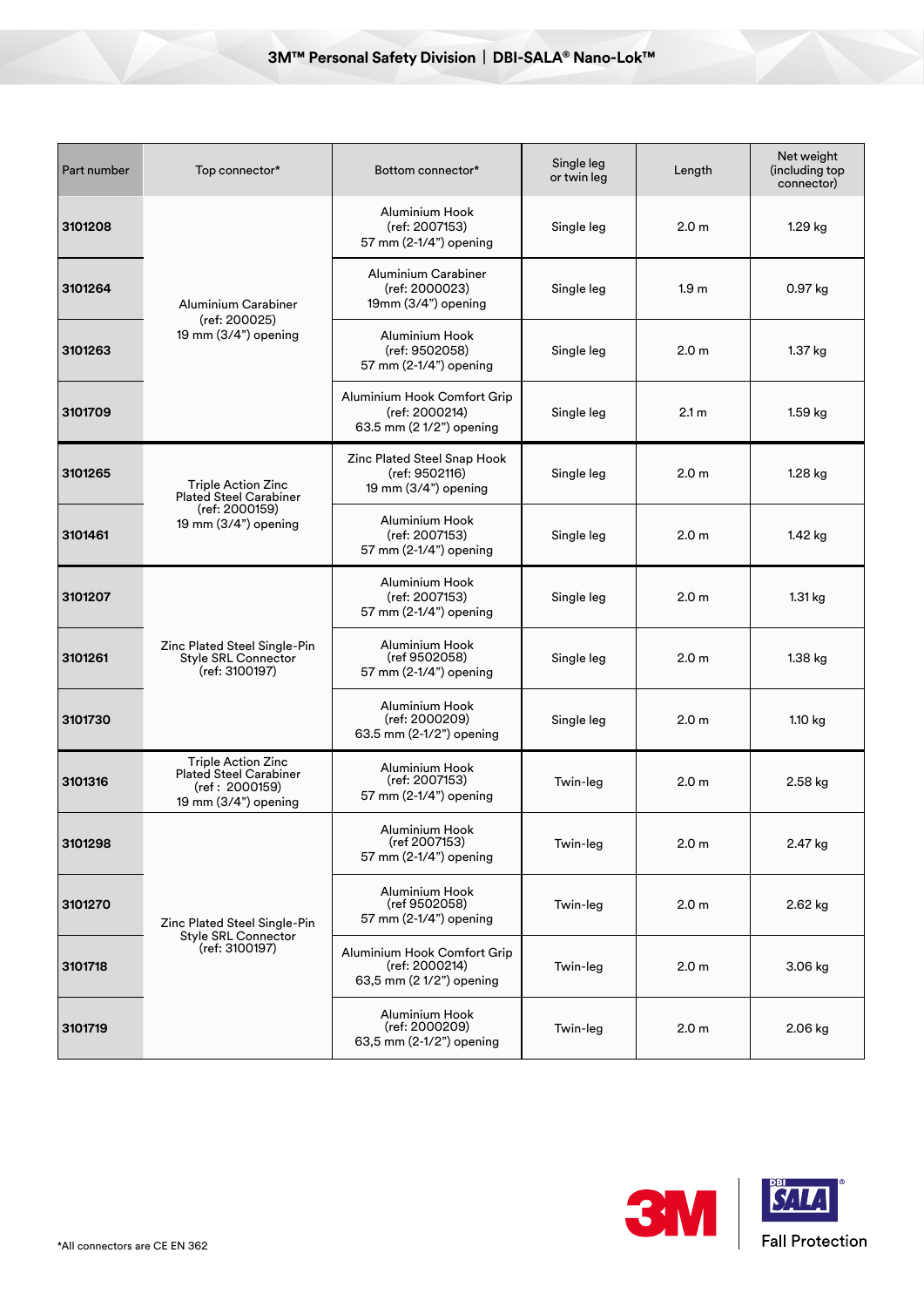## **3M™ DBI-SALA® Nano-Lok™ - Single-leg models**









3101264 3101263 3101709











3101730